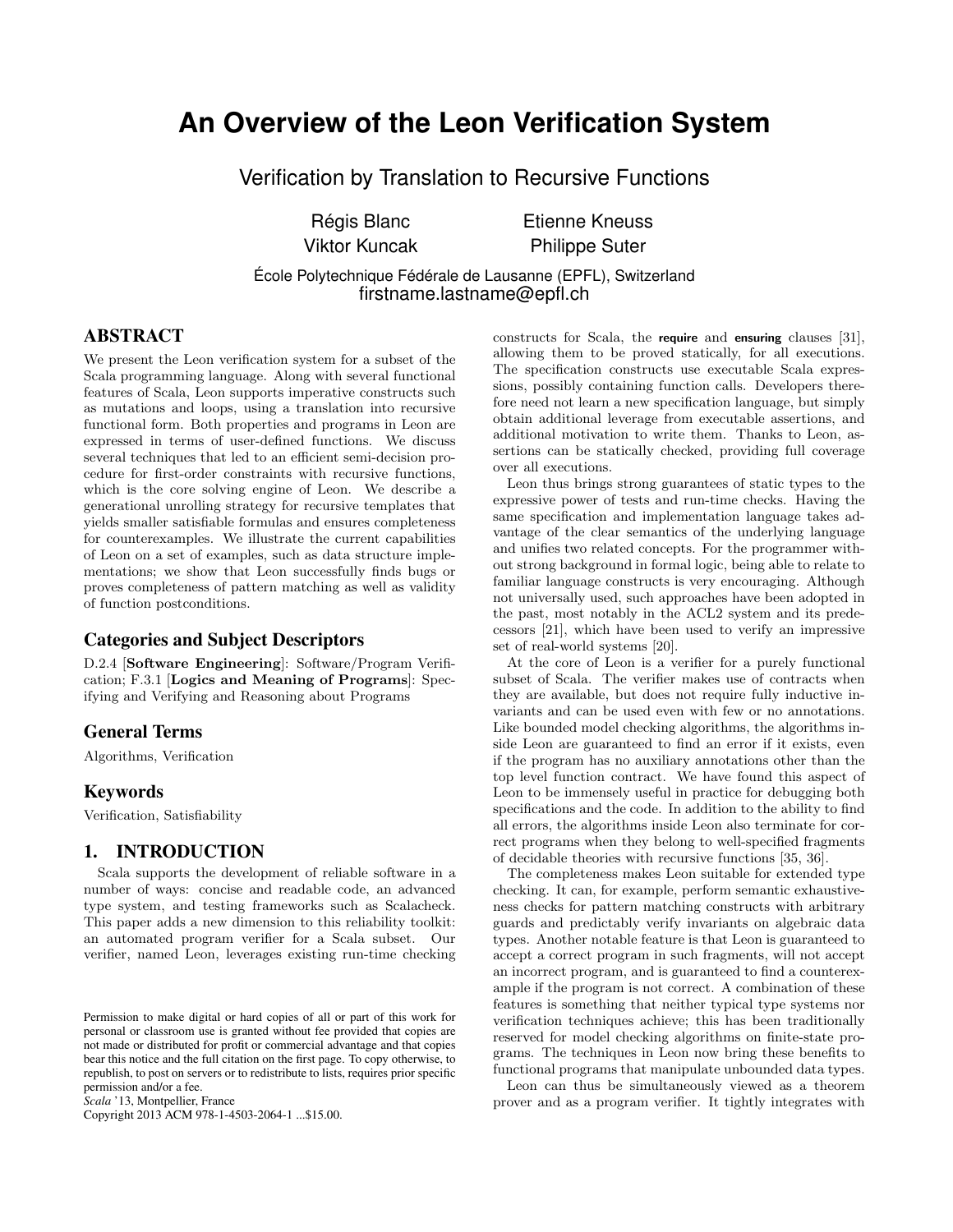the Z3 theorem prover [10], mapping functional Scala data types directly to mathematical data types of Z3. This direct mapping means that we can use higher-level reasoning than employed in many imperative program verifiers that must deal with pointers and complex library implementations. As a prover, Leon extends the theory of Z3 with recursive functions. To handle such functions Leon uses an algorithm for iterative unfolding with under- and over-approximation of recursive calls. The implementation contains optimizations that leverage incremental reasoning in Z3 to make the entire process efficient. Leon thus benefits from the ideas of symbolic execution. Yet, unlike KLEE-like systems, Leon has no limitation on the number of memory cells in the initial state, and does not explicitly enumerate program paths. Completeness for counterexamples is possible in Leon due to the executable nature of its language. We use executability in Leon not only to provide guarantees on the algorithm, but also to improve the performance of the solver: in a number of scenarios we can replace constraint solving in the SMT solver with direct execution of the original program. For that purpose, we have built a simple and fast bytecode compiler inside Leon.

Although the core language of Leon engine is a set of pure recursive functions, Leon also supports several extensions to accept more general forms of programs as input. In particular, it supports nested function definitions, mutable local variables, local mutable arrays, and while loops. Such fragment is related to those used in modeling languages such as VDM [19, 18], and abstract state machines [9]. Leon translates such extended constructs into flat functional code, while preserving input-output behavior. In contrast to many verification-condition generation approaches that target SMT provers, Leon's semantic translation does not require invariants, it preserves validity, and also preserves counterexamples. We expect to continue following such methodology in the future, as we add more constructs into the subset that Leon supports. Note that a basic support for higher-order functions was available in a past version of Leon [23]; it is currently disabled, but a new version is under development.

We show the usefulness of Leon on a number of examples that include not only lightweight checking but also more complex examples of full-functional verification. Such tasks are usually associated with less predictable and less automated methods, such as proof assistants. We have found Leon to be extremely productive for development of such programs and specifications. Although Leon does ultimately face limitations for tasks that require creative uses of induction and lemmas, we have found it to go a long way in debugging the specification for valid code. To further improve usefulness of Leon, we have built a web-based interface, running at:

#### http://lara.epfl.ch/leon/

The web interface supports continuous compilation and verification of programs as well as sharing verified programs through stable links. Leon also supports automated and interactive program synthesis [22]. This functionality heavily relies on verification, but is beyond the scope of the present paper.

In its current state, we believe Leon to be very useful for modeling and verification tasks. We have used it to verify and find errors in a number of complex functional data structures and algorithms, some of which we illustrate in this

```
def insert(e: Int, I: List): List = {
  require(isSorted(l))
  l match {
     case Nil ⇒ Cons(e.Nil)
     case Cons(x,xs) if x \le e \Rightarrow Cons(x,insert(e, xs))
     case = \Rightarrow Cons(e, 1)
   }
} ensuring(res \Rightarrow contents(res) == contents(l) ++ Set(e)
     && isSorted(res) && size(res) == size(l)+1)
def sort(l: List): List = (l match {
  case Nil ⇒ Nil
  case Cons(x, xs) \Rightarrow insert(x, sort(xs))})ensuring(res \Rightarrow contents(res) == contents(l)
     && isSorted(res) && size(res) == size(l))
def contents(l: List): Set[Int] = \vert match {
  case Nil \Rightarrow Set.empty[Int]
  case Cons(x, xs) \Rightarrow contents(xs) ++ Set(x)}
def size(l : List) : Int = 1 match {
     case Nil() \Rightarrow 0case Cons(, xs) \Rightarrow 1 + size(xs)} ensuring(\geq 0)
def isSorted(l: List): Boolean = \vert match {
     case Nil() \Rightarrow truecase Cons(x, Nil()) \Rightarrow true
     case Cons(x, Cons(y, ys)) \Rightarrow x \leq y && isSorted(Cons(y, ys))
}
```
#### Figure 1: Insertion sort.

paper. The design of Leon purposely avoids heavy annotations. Leon is therefore as much a verification project as it is a language design and implementation project: it aims to keep the verification tractable while gradually increasing the complexity of programs and problems that it can handle.

In the Spring 2013 semester we have used Leon in a master's course on Synthesis, Analysis, and Verification. The web framework allowed us to use zero-setup to get students to start verifying examples. During the course we have formulated further assignments and individual projects for students to add functionality to the verifier. We also recently made public the source code repository for Leon and look forward to community contributions and experiments.<sup>1</sup>

# 2. EXAMPLES

We introduce the flavor of verification and error finding in Leon through sorting and data structure examples. We focus on describing three data structures; Section 7 presents our results on a larger selection. The online interface at http://lara.epfl.ch/leon/ provides the chance to test the system and its responsiveness.

### 2.1 Insertion Sort

Figure 1 shows insertion sort implemented in the subset of the language that Leon supports. List is defined as a recursive algebraic data type storing list of integers. Due to the nature of our examples, we rely extensively on pattern matching on algebraic data types with optional guards. Unlike the reference Scala compiler, Leon is also able to verify

 $\frac{1}{1}$ https://github.com/epfl-lara/leon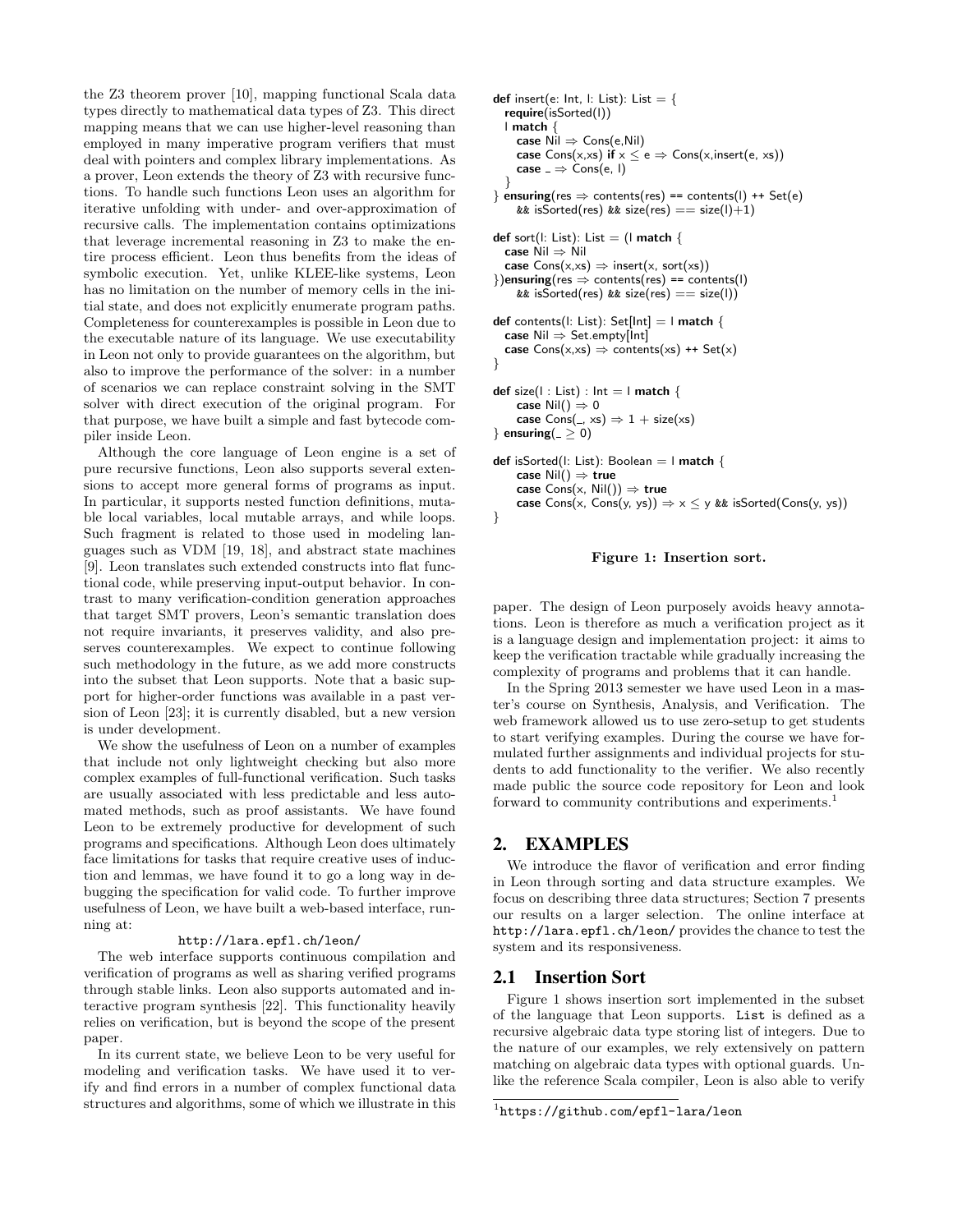```
def add(x: Int, t: Tree): Tree = {
  require(redNodesHaveBlackChildren(t) && blackBalanced(t))
  def ins(x: Int, t: Tree): Tree = {
    require(redNodesHaveBlackChildren(t) && blackBalanced(t))
    t match {
      case Empty \Rightarrow Node(Red,Empty, x,Empty)case Node(c,a,y,b) \Rightarrowif (x < y) balance(c, ins(x, a), y, b)else if (x == y) Node(c,a,y,b)else balance(c,a,y,ins(x, b))\}ensuring (res \Rightarrowcontent(res) == content(t) ++ Set(x) &&
      size(t) \le size(res) && size(res) \le size(t) + 1 &&
      redDescHaveBlackChildren(res) && blackBalanced(res))
  def makeBlack(n: Tree): Tree = {
    require(redDescHaveBlackChildren(n) && blackBalanced(n))
    n match {
      case Node(Red,l,v,r) \Rightarrow Node(Black,l,v,r)
      case \Rightarrow n
  }}ensuring(res ⇒
      redNodesHaveBlackChildren(res) && blackBalanced(res))
  // body of add:
  makeBlack(ins(x, t))
}ensuring (res \Rightarrow content(res) == content(t) ++ Set(x) &&
    redNodesHaveBlackChildren(res) && blackBalanced(res))
```
Figure 2: Adding an element into a red-black tree.

```
def balance(c: Color, a: Tree, x: Int, b: Tree): Tree = {
Node(c,a,x,b) match {
  case Node(Black,Node(Red,Node(Red,a,xV,b),yV,c),zV,d) ⇒
    Node(Red,Node(Black,a,xV,b),yV,Node(Black,c,zV,d))
  case Node(Black,Node(Red,a,xV,Node(Red,b,yV,c)),zV,d) \RightarrowNode(Red,Node(Black,a,xV,b),yV,Node(Black,c,zV,d))
  case Node(Black,a,xV,Node(Red,Node(Red,b,yV,c),zV,d)) ⇒
  Node(Red,Node(Black,a,xV,b),yV,Node(Black,c,zV,d))
case Node(Black,a,xV,Node(Red,b,yV,Node(Red,c,zV,d))) ⇒
    Node(Red,Node(Black,a,xV,b),yV,Node(Black,c,zV,d))
  case Node(c,a,xV,b) \Rightarrow Node(c,a,xV,b)
```


Figure 3: Balancing a red-black tree.

the completeness of the match construct in the presence of arbitrary guards.

The example illustrates the syntax for preconditions (require) and postconditions (ensuring). When compiled with scalac these constructs are interpreted as dynamic contracts that throw corresponding exceptions, whereas Leon tries to prove statically that their conditions hold. The contents and isSorted functions are user defined functions defined also recursively for the purpose of expressing specifications. Leon supports sets, which is useful for writing abstractions of container structures.

We have also verified or found errors in more complex algorithms, such as merge sort and a mutable array-based implementation of a quick sort.

## 2.2 Red-Black Trees

Leon is also able to handle complex data structures. Figure 2 shows the insertion of an element into a red-black tree, establishing that the algebraic data type of trees satisfies a number of complex invariants [32]. Leon proves, in particular, that the insertion maintains the coloring and height invariant of red-black trees, and that it correctly updates

```
def maxSum(a: Array[lnt]): (lnt, lnt) = {
  require(a.length > 0)
  var sum = 0var max = 0var i = 0(while(i \le a.length) {
    if(max < a(i))max = a(i)sum = sum + a(i)i = i + 1}) invariant (sum \leq i * max && 0 \leq i && i \leq a.length)
  (sum, max)
} ensuring(res \Rightarrow res. 1 \leq a.length * res. 2)
```
Figure 4: Sum and max of an array.

the set of elements after the operation. These invariants are expressed using recursive functions that take an algebraic data type value and return a boolean value indicating whether the property holds. This example also introduces an additional feature of Leon which is the possibility to define local functions. Local functions help build a clean interface to a function by keeping local operations hidden. Figure 3 shows a balancing operation of a red-black tree. A functional description of this operation is very compact and also very easy for Leon to handle: the correct version in the figure verifies instantly, whereas a bug that breaks its correctness is instantly identified with a counterexample. Note that, although the function is non-recursive, its specification uses a recursive function content.

### 2.3 Sum and Max

To illustrate imperative constructs in Leon, Figure 4 shows a program that computes the sum and the maximum of the elements in a given array. This program was part of the VSTTE 2010 verification competition. Note that the example uses arrays, loops, and mutable local variables. Leon proves its correctness instantly by first translating the while loop into a nested tail-recursive pure function, hoisting the generated nested function outside, and verifying the resulting functional program.

# 3. LEON LANGUAGE

We now describe the Leon input language, a subset of the Scala programming language. This subset is composed of two parts: a purely functional part referred to as PureScala and a selected set of extensions. The formal grammar of this subset can be found in Figure 5. It covers most first-order features of Scala, including case classes and pattern matching. It also supports special data types such as sets, maps, and arrays. However, only a selected number of methods are supported for these types.

This subset is expressive enough to concisely define custom data-structures and their corresponding operations. The specifications for these operations can be provided through require and ensuring constructs. Contracts are also written in this subset and can leverage the same expressiveness. Programs and contracts are thus defined using the same executable language.

While having a predominant functional flavor, Scala also supports imperative constructs such as mutable fields and variables. It is however common to see mutation being limited to the scope of a function, keeping the overall function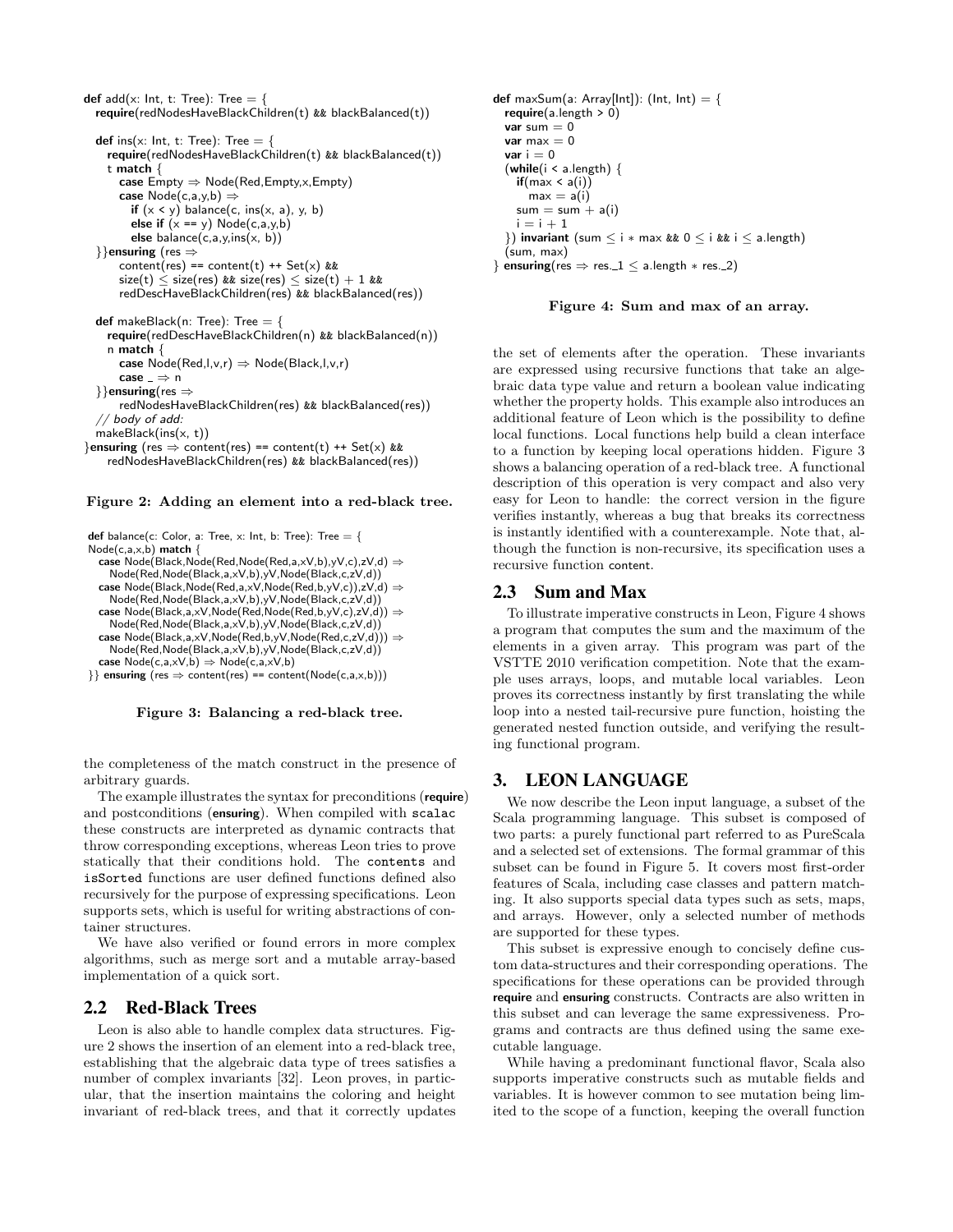Purely functional subset (PureScala):

```
program  ::= object id { definition<sup>*</sup> }
definition ::= abstract class id| case class id ( decls ) extends id| fundef
    fundef ::= def id ( decls ) : type = {
                           \langle require( expr ) \rangle?
                            expr
                        \} \langle ensuring ( id \Rightarrow expr ) ?decls ::= \epsilon \mid id: type \langle , id: type \rangle^*expr ::= 0 | 1 | ... | true | false | id| if ( expr ) expr else expr| val id = expr: expr\vert \left( \langle \text{expr} \langle \text{expr} \rangle^* \rangle \right) \rangle| id ( \langle \text{ expr } \langle \text{ , expr } \rangle^* \rangle? )
                      | expr match { \langle case pattern \Rightarrow expr \rangle^* }
                      | expr . id
                      \vert expr : id \in \langle expr \langle , expr \rangle^* \rangle?pattern ::= binder \mid binder : type| binder \mathcal{Q} id( \langle pattern \langle, pattern \rangle^* \rangle?)
                      | binder \mathcal{Q} ( pattern \langle , pattern \rangle^* )
                      | id( \langle pattern \langle, pattern \rangle^* \rangle?)
                      \vert (pattern \langle, pattern \rangle^*)
      binder  ::= id \midid ::= IDENT
         type ::= id \mid Int \mid Boolean \mid Set[type]| Map[ type, type ] | Array[ type ]
```
Imperative constructs and nested functions:

$$
expr ::= \text{while } (expr) \text{ expr } \langle \text{ invariant } (expr) \rangle?
$$
\n
$$
| if (expr) \text{ expr}
$$
\n
$$
| var id = expr
$$
\n
$$
| id = expr
$$
\n
$$
| id (expr) = expr
$$
\n
$$
| fundef
$$
\n
$$
| { expr \langle : expr \rangle^* }
$$
\n
$$
| ()
$$
\n
$$
type ::= Unit
$$

### Figure 5: Abstract syntax of the Leon input language.

free from observable side-effects. Indeed, it is often easier to write algorithms with local mutation and loops rather than using their equivalent purely functional forms. For this reason, we extended PureScala with a set of imperative constructs, notably permitting local mutations and while loops. Section 5 describes how Leon handles these extensions.



Figure 6: A sequence of successive over- and underapproximations.

# 4. CORE ALGORITHM

In this section, we give an overview of an algorithm to solve constraints over PureScala expressions. (For the theoretical foundations and the first experiments on functional programs, please see [34, 36].)

This procedure is the core of Leon's symbolic reasoning capabilities: more expressive constructs are reduced to this subset (see Section 5).

The idea of the algorithm is to determine the truth value of a PureScala boolean expression (formula) through a succession of under- and over-approximations. PureScala is a Turing-complete language, so we cannot expect this to always succeed. Our algorithm, however, has the desirable theoretical property that it always finds counterexamples to invalid formulas. It is thus a semi-decision procedure for PureScala formulas.

All the data types of PureScala programs are readily supported by state-of-the-art SMT solvers, which can efficiently decide formulas over combinations of theories such as boolean algebra, integer arithmetic, term algebras (ADTs), sets or maps [10, 6, 12]. The remaining challenge is in handling user-defined recursive functions. SMT solvers typically support uninterpreted function symbols, and we leverage those in our procedure. Uninterpreted function symbols are a useful over-approximation of interpreted function symbols; because the SMT solver is allowed to assume any model for an uninterpreted function, when it reports that a constraint is unsatisfiable it implies that, in particular, there is also no solution when the correct interpretation is assumed. On the other hand, when the SMT solver produces a model for a constraint assuming uninterpreted functions, we cannot reliably conclude that a model exists for the correct interpretation. The challenge that Leon's algorithm essentially addresses is to find reliable models in this latter case.

To be able to perform both over-approximation and underapproximation, we transform functional programs into logical formulas that represent partial deterministic paths in the program. For each function in a Leon program, we generate an equivalent representation as a set of clauses. For instance, for the function

```
def size(lst : List) : Int = lst match {
  case Nil \Rightarrow 0
  case Cons(, xs) \Rightarrow 1 + size(xs)}
```
we produce the clauses:

$$
(\text{size}(\text{lst}) = e_1) \land (b_1 \iff \text{lst} = \text{Nil})
$$
  
 
$$
\land (b_1 \implies e_1 = 0) \land (\neg b_1 \implies e_1 = \text{size}(\text{lst.tail}))
$$
 (1)

Intuitively, these clauses represent the relation between the input variable lst and the result. The important difference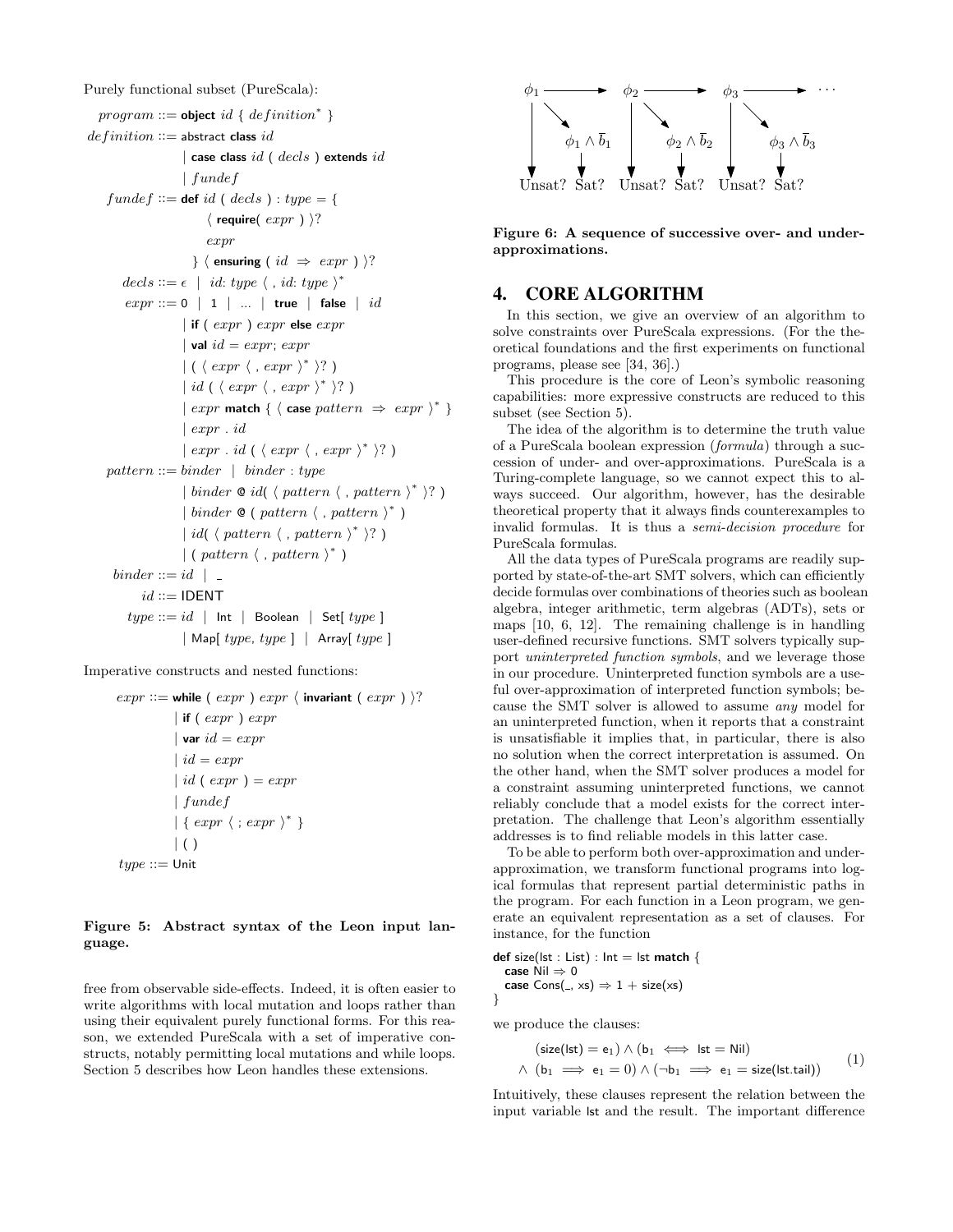between the two representation is the introduction of variables that represent the status of branches in the code (in this example, the variable  $b_1$ ). Explicitly naming branch variables allows us to control the parts of function definitions that the SMT solver can explore.

As an example, consider a constraint  $\phi \equiv \text{size}(\text{lst}) = 1$ . We can create a formula equisatisfiable —assuming the correct interpretation of size— with  $\phi$  by conjoining it with the clauses (1). We call this new formula  $\phi_1$ . Now, assuming an uninterpreted function symbol for size, if  $\phi_1$  is unsatisfiable, then so is  $\phi$  for any interpretation of size. If however  $\phi_1$  is satisfiable, it may be because the uninterpreted term  $size($ lst.tail) was assigned an impossible value. $2$  We control for this by checking the satisfiability of  $\phi_1 \wedge \mathbf{b}_1$ . This additional boolean literal forces the solver to ignore the branch containing the uninterpreted term. If this new formula is satisfiable, then so is  $\phi_1$  and we are done. If it is not, it may be because of the restricted branch. In this case, we introduce the definition of size(lst.tail) by instantiating the clauses (1) one more time, properly substituting lst.tail for lst, and using fresh variables for  $b_1$  and  $e_1$ .

We can repeat these steps, thus producing a sequence of alternating approximations. This process is depicted in Figure 6. An important property is that, while it may not necessarily derive all proofs of unsatisfiability, this technique will always find counterexamples when they exist. Intuitively, this happens because a counterexample corresponds to an execution of the property resulting in false, and our technique enumerates all possible executions in increasing lengths.

Because PureScala is Turing-complete, we cannot expect the procedure to always terminate when a constraint is unsatisfiable. The approach typically adopted in Leon for such cases is to impose a timeout. For an important class of recursive functions, though, the approach outlined in this section acts as a decision procedure, and terminates in all cases [35, 36, 33]. The functions contents, size, or isSorted shown in Figure 1, for instance, fall into this class.

# 5. HANDLING IMPERATIVE PROGRAMS BY TRANSLATION

We now present the transformations we apply to reduce the general input language of Leon to its functional core, PureScala. We present a recursive procedure to map imperative statements to a series of definitions (val and def) that form a new scope introducing fresh names for the program variables, and keeping a mapping from program variables to their current name inside the scope. The procedure is inspired by the generation of verification conditions for imperative programs [11, 15, 28]. Some of the approaches suffer from an exponential size of the verification condition as a function of the size of the program fragment. Our transformation to functional programs, followed by a later generation of verification conditions avoids the exponential growth similarly to the work of Flanagan et al. [13]. Whereas we we use a more direct model, without weakest preconditions, the net result is again that the exponential growth of program paths is pushed to the underlying SMT solver, as opposed to being explored eagerly.

We can represent any imperative program fragment as a series of definitions followed by a group of parallel assignments. These assignments rename the program variables to their new names, that is, the right hand side will be the new identifiers of the program variable (that have been introduced by the definitions) and the left hand side will be the program variables themselves. Those parallel assignments are an explicit representation of the mapping from program variables to their fresh names. As an example, consider the following imperative program:

$$
x = 2
$$
  
y = 3  
x = y + 1

It can be equivalently written as follows:

val  $x1 = 2$ val  $y1 = 3$ **val**  $x^2 = y^1 + 1$  $x = x2$  $y = y1$ 

This is the intuition behind this mapping from program variables to their fresh identifiers representation. The advantage is that we can build a recursive procedure and easily combine the results when we have sequences of statements.

# 5.1 Example

The following program computes the floor of the square root of an integer n:

```
def sqrt(n : lnt) : lnt = {
  var to\overrightarrow{Sub} = 1var left = nwhile(left \geq 0) {
    if(toSub % 2 == 1)
       left -= toSub
     toSub += 1}
  (toSub / 2) – 1
}
```
Our transformation starts from the innermost elements; in particular, it transforms the conditional expression into the following:

```
val left2 = if(toSub % 2 == 1) {
  val left1 = left - toSub
  left1
} else {
  left
}
left = left2
```
Then it combines this expression with the rest of the body of the loop, yielding:

```
val left2 =if(toSub % 2 == 1) {
    val left1 = left - toSub
    left1
  } else {
    left
  }
val toSub1 = tuSub +1left = left2toSub = toSub1
```
The final assignments can be seen as a mapping from program identifiers to fresh identifiers. The while loop is then translated to a recursive function using a similar technique:

 $2$ Note that there is a chance that the model is in fact valid. In Leon we check this by running an evaluator, and return the result if confirmed.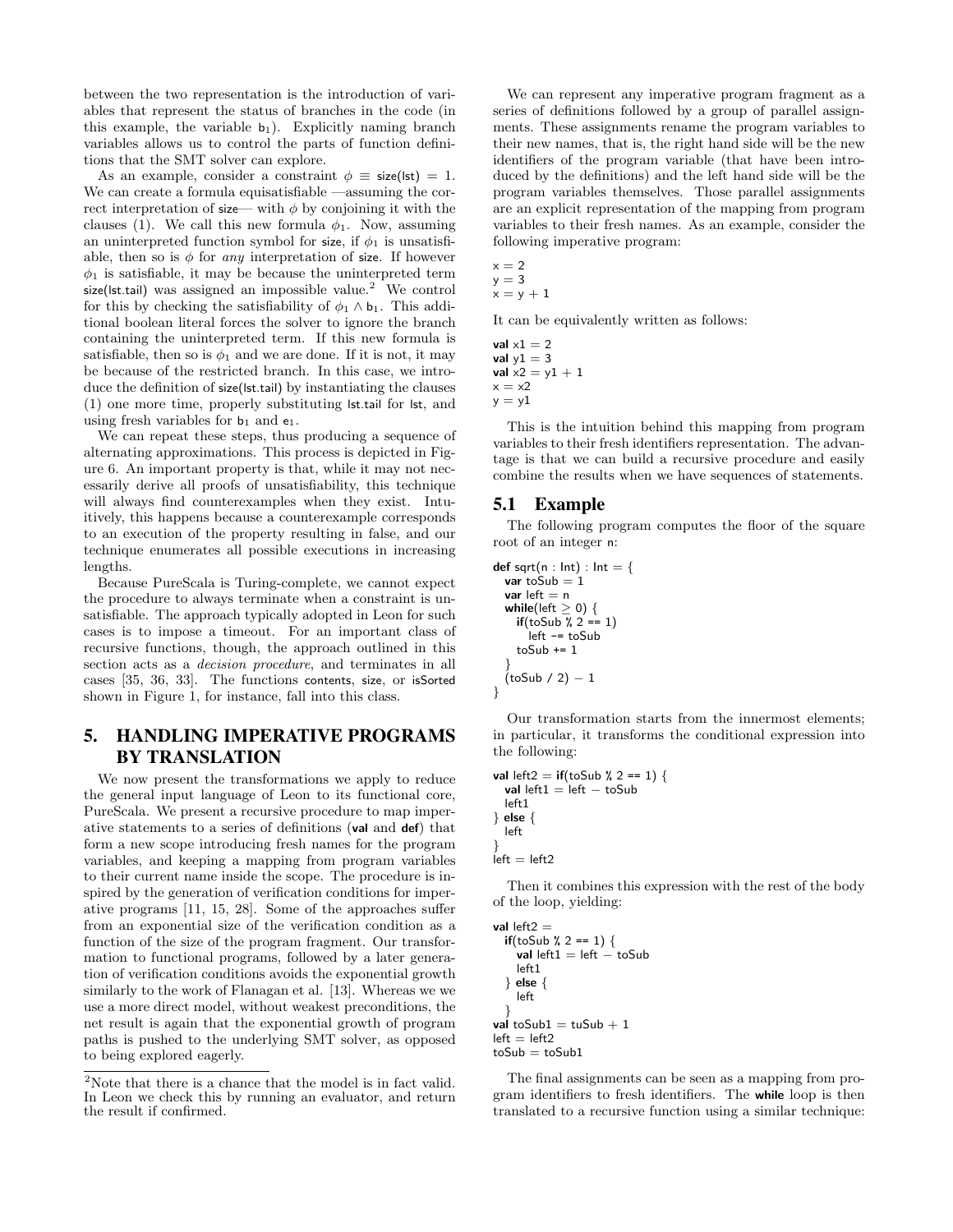```
def rec(left3: Int, toSub2: Int) = if(left3 > 0) {
  val left2 =if(toSub3 % 2 == 1) {
      \alphaval left1 = left3 – toSub2
      left1
    } else {
      left3
    }
  val toSub1 = tuSub2 +1rec(left2, toSub1)
} else {
  (left3, toSub2)
}
val (left4, toSub3) = rec(left, toSub)
left = left4toSub = toSub3
```
In this transformation, we made use of the mapping information in the body for the recursive call. A loop invariant is translated into a pre and post-condition of the recursive function. We also substituted left and toSub in the body of the recursive function. In the final step, we combine all top level statements and substitute the new variables in the returned expression:

```
def sqrt(n : lnt) : lnt = {
  val toSub4 = 1val left5 = ndef rec(left3: Int, toSub2: Int) = if(left3 \geq 0) {
    val left2 =if(toSub3 % 2 == 1) {
        val left1 = left3 - toSub2
        left1
      } else {
        left3
       }
    val toSub1 = tuSub2 +1rec(left2, toSub1)
  \} else \{(left3, toSub2)
  }
  val (left4, toSub3) = rec(left5, toSub4)
  (toSub3 / 2) - 1}
```
# 5.2 Transformation Rules

Figure 7 shows the formal rules to rewrite imperative code into equivalent functional code. The rules define a function  $e \sim \langle T | \sigma \rangle$ , which constructs from an expression e a term constructor T and a variable substitution function  $\sigma$ .

We give the main rules for each fundamental transformation. This is a mathematical formalization of the intuition of the previous section, we defined a scope of definitions as well as maintained a mapping from program variables to fresh names. Note that, each time we introduce subscripted versions of variables, we are assuming they adopt fresh names.

We write term constructors as terms with exactly one instance of a special value  $\Box$  (a "hole"). If e is an expression and T a term constructor, we write  $T[\mathbf{e}]$  the expression obtained by applying the constructor  $T$  to e ("plugging the hole"). We also use this notation to apply a term constructor to another constructor, in which case the result is a new term constructor. Similarly, we apply variables substitutions to variables, variable tuples, expressions and term constructors alike, producing as an output the kind passed as input.

As an illustration, if  $T \equiv \Box + y$ ,  $e \equiv x + 1$ , and  $\sigma \equiv \{x \mapsto$ 

z}, then we have for instance:

$$
T[e] \equiv x + 1 + y \qquad T[T] \equiv \Box + y + y
$$

$$
\sigma(e) \equiv z + 1 \qquad \sigma(T) \equiv \Box + y
$$

We denote the point-wise update of a substitution function by  $\sigma_2||\sigma_1$ . This should be interpreted as " $\sigma_2$  or else  $\sigma_1$ ". That is, in case the same variable is mapped by both  $\sigma_1$  and  $\sigma_2$ , the mapping in  $\sigma_2$  overrides the one in  $\sigma$ .

For ease of presentation, we assume that blocks of statements are terminated with a pure expression  $r$  from the core language, which corresponds to the value computed in the block. So, given the initial body of the block b and the following derivation:

$$
\mathsf{b}\leadsto \langle s\mid \sigma\rangle
$$

we can define the function expression equivalent to b; r by:

 $T[\sigma(r)]$ 

This simplification allows us to ignore the fact that each of those expressions with side effect actually returns a value, and could be the last one of a function. This is particularly true for the if expression which can return an expression additionally to its effects. The rules can be generalized to handle such situation by using a fourth element in the relation denoting the actual returned value if the expression was returned from a function or assigned to some variable. Leon implements this, more general, behaviour, which we simplified for presentation purposes.

Another presentation simplification is that expressions such as right hand sides of assignments and test conditions are pure expressions that do not need to be transformed. However, it is also possible to generalize the rules to handle such expressions when they are not pure, but omit this discussion. Again, in our implementation we support this more general transformation. Note also that pattern matching is simply a generalized conditional expression in Leon; we do not present the rule here but Leon implements complete translation rules for pattern matching. We assume that  $if(c)$  t is rewritten to  $\textbf{if}(c)$  t else () with () corresponding to the Unit literal.

# 5.3 Function Hoisting

Nested functions can read immutable variables from the enclosing scope, for example the formal parameters or a letbinding from an outer function. Note that the previously described transformation rules have already run at this point, so the program, in particular nested functions, are free of side-effects.

The function hosting phase starts by propagating the precondition of the enclosing function to the nested function. We also track path conditions until the definition. This outer precondition is indeed guaranteed to hold within the nested function. We then close nested functions, which consists in augmenting the signature of functions with all variables read from the enclosing scope. Function invocations are also updated accordingly to include these additional arguments. As a result, nested functions become self-contained and can be hoisted to the top level.

This transformation causes nested functions to be treated modularly, similarly to functions that were not nested originally. It thus prevents Leon from exploiting the fact that these functions could only be called from a finite number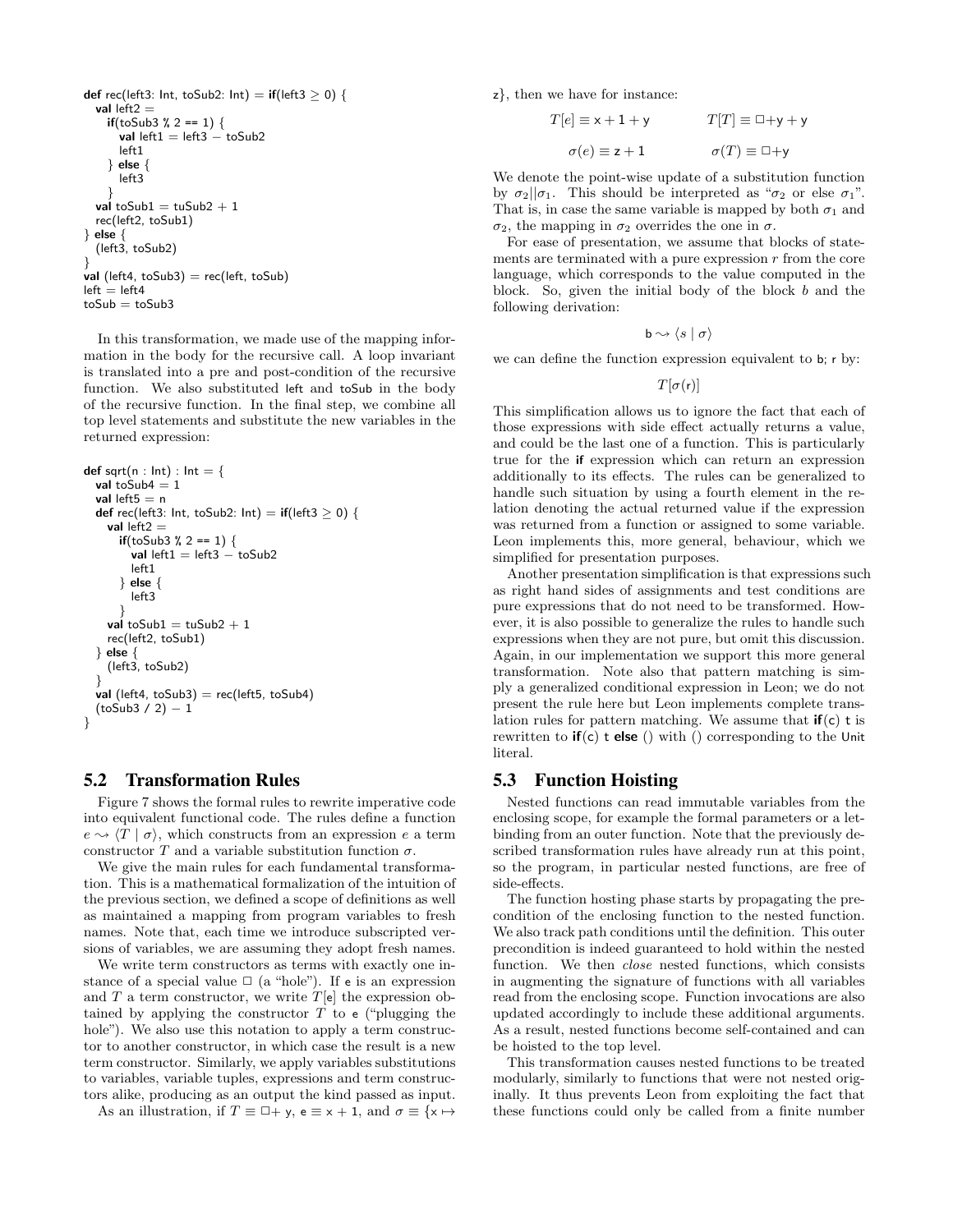$$
\frac{\mathsf{et} \rightsquigarrow \langle \mathsf{val} \times_1 = \mathsf{e}; \Box \mid \{ \mathsf{x} \mapsto \mathsf{x}_1 \} \rangle}{\mathsf{tr}(\mathsf{c}) \mathsf{t} \mathsf{else} \mathsf{e} \rightsquigarrow \langle \mathsf{val} \times_1 = \mathsf{if}(\mathsf{c}) \mathsf{T}_1 | \sigma_1 \rangle \qquad \mathsf{e} \rightsquigarrow \langle T_2 \mid \sigma_2 \rangle} \qquad \frac{\mathsf{et} \rightsquigarrow \langle T_1 \mid \sigma_1 \rangle \qquad \mathsf{e} \mathsf{2} \rightsquigarrow \langle T_2 \mid \sigma_2 \rangle}{\mathsf{if}(\mathsf{c}) \mathsf{t} \mathsf{else} \mathsf{e} \rightsquigarrow \langle \mathsf{val} \times_1 = \mathsf{if}(\mathsf{c}) \mathsf{T}_1 | \sigma_1 \rangle \qquad \mathsf{e} \rightsquigarrow \langle T_2 \mid \sigma_2 \rangle} \qquad \frac{\mathsf{dom}(\sigma_2 || \sigma_1) = \overline{\mathsf{x}}}{\mathsf{if}(\mathsf{c}) \mathsf{t} \mathsf{else} \mathsf{e} \rightsquigarrow \langle \mathsf{val} \times_1 = \mathsf{if}(\mathsf{c}) \mathsf{T}_1 | \sigma_1 \langle \overline{\mathsf{x}} \rangle | \mathsf{else} \mathsf{T}_2 [\sigma_2(\overline{\mathsf{x}})]; \Box \mid \{ \overline{\mathsf{x}} \mapsto \overline{\mathsf{x}}_1 \} \rangle} \qquad \frac{\mathsf{c} \rightsquigarrow \langle T_1 \mid \sigma_1 \rangle}{\mathsf{while}(\mathsf{c}) \mathsf{e} \rightsquigarrow \langle \mathsf{def} \mid \mathsf{loop}(\overline{\mathsf{x}}_2) = \{ \mathsf{if}(\sigma_2(\mathsf{c})) \mathsf{T}_2 [\mathsf{loop}(\overline{\mathsf{x}}_1)] \mathsf{else} \mathsf{x}_2 \}, \mathsf{val} \overline{\mathsf{x}}_3 = \mathsf{loop}(\overline{\mathsf{x}}); \Box \mid \{ \overline{\mathsf{x}} \mapsto \overline{\mathsf{x}}_3 \} \rangle}
$$

#### Figure 7: Transformation rules to rewrite imperative constructs into functional ones.

of program points. That said, nested functions inherit the preconditions of the enclosing functions; those can be applied the nested function in essentially same form, because function arguments are immutable. The following example illustrates this particular trade-off between modularity and precision that arises with local functions.

def  $f(x: Int) = \{$ require( $\times$  > 0) def g(y: lnt) = { y ∗ 2  $\}$  ensuring( $-$  > y)  $g(x)$ }

After hoisting, we obtain the following functions.

```
def g(y: Int, x: Int) = {
  require(x > 0)y ∗ 2
} ensuring(-y)
def f(x: Int) = \{require(\times > 0)
  g(x, x)}
```
Even though g is originally only called with positive values, this fact is not propagated to the new precondition. Leon thus reports a spurious counterexample in the form of  $y = -1.$ 

## 5.4 Arrays

We support immutable arrays in the core solver by mapping them to the theory of maps over the domain of integers. In order to support the .size operation, arrays are encoded as a pair of an integer, for the length, and of a map representing the contents of the array. This is necessary since maps have an implicit domain that spans the set of all integers. Maintaining this symbolic information for the size lets us generate verification conditions for accesses, thus allowing us to prove that array accesses are safe.

Mutable arrays are supported through another transformation phase. We rewrite (imperative) array updates as assignments and functional updates. The imperative transformation phase described in the previous paragraphs then handles those assignments as any other assignments.

# 6. LEON ARCHITECTURE AND FEATURES

In this section we describe the implementation of the different parts that make up the pipeline of Leon. The overall architecture is displayed in Figure 8.



Figure 8: Overall architecture of Leon.

### *Front end.*

The front end to Leon relies on the early phases of the official Scala compiler —up to and including refchecks. We connected them to a custom phase that filters the Scala abstract syntax trees, rejects anything not supported by Leon, and finally produces Leon abstract syntax trees. This architecture allows us to rely entirely on the reference implementation for parsing, type inference, and type checking.

#### *Core solver.*

The core solver, described in Section 4, relies on the Z3 SMT solver [10]. Communication between Leon and Z3 is done through the Scala<sup> $z_3$ </sup> native interface [24]. As more clauses are introduced to represent function unfoldings, new constraints are pushed to the underlying solver. We have found it crucial for performance to implement this loop using as low-level functions as possible; by using substitutions over Z3 trees directly as opposed to translating back-andforth into Leon trees, we have lowered solving times by on average 30% and sometimes up to 60% on comparable hardware compared to the previous effort described in [36].

#### *Code generator.*

Several components in Leon need or benefit from accessing an evaluator; a function that computes the truth value of ground terms. In particular, the core solver uses ground evaluation in three cases:

- Whenever a function term is ground, instead of unfolding it using the clausal representation, we invoke the evaluator and push a simple equality to the context instead. This limits the number of boolean control literals, and generally simplifies the context.
- Whenever an over-approximation for a constraint is established to be satisfiable, we cannot in general trust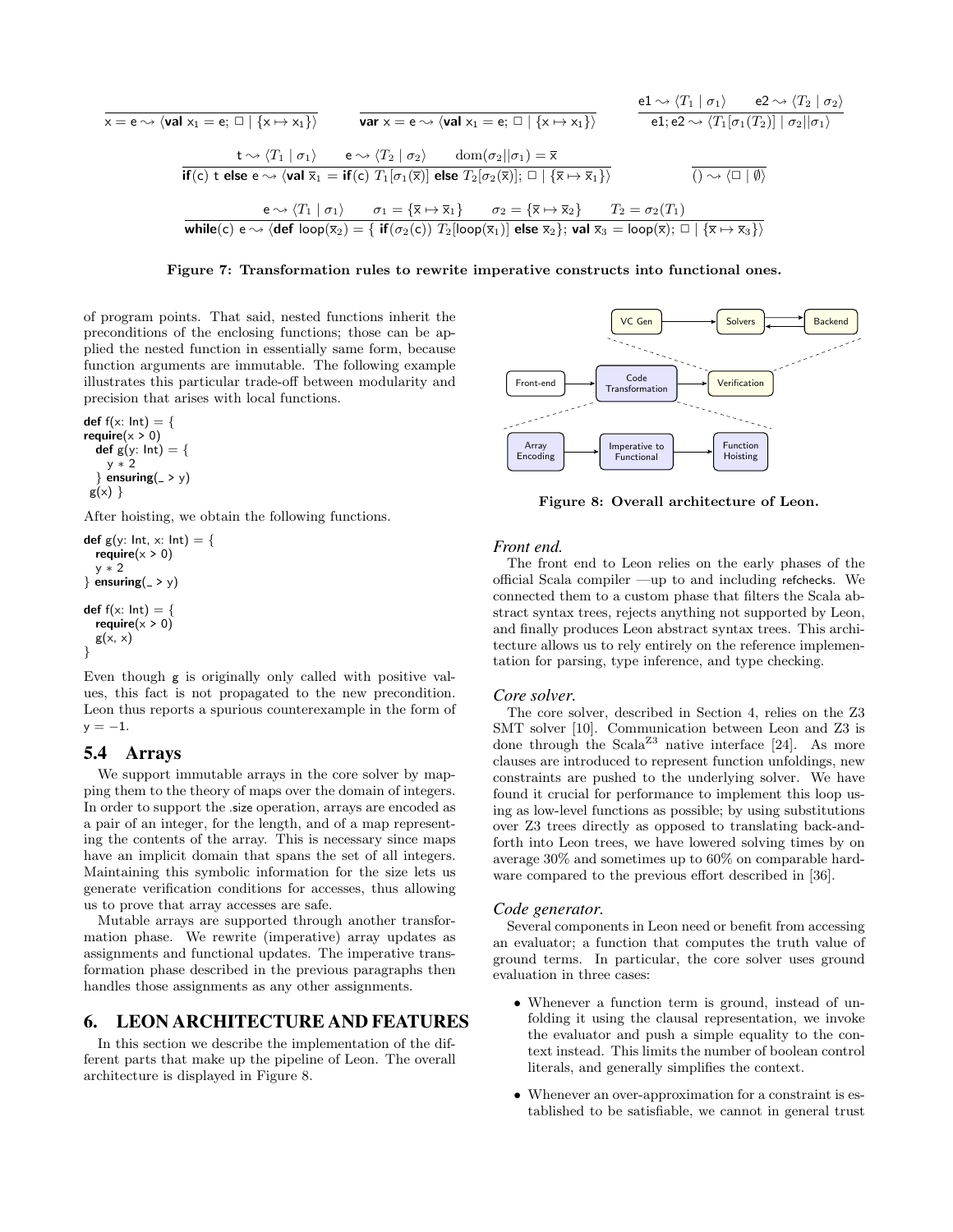the result to be valid (see Section 4). In such situations, we evaluate the constraint with the obtained model to check if, by chance, it is in fact valid.

• As an additional precaution against bugs in the solver, we validate all models through evaluation.

To ensure fast evaluation, Leon compiles all functions using on-the-fly Java bytecode generation. Upon invocation, the evaluator uses reflection to translate the arguments into the Java runtime representation and to invoke the corresponding method. The results are then translated back into Leon trees.

### *Termination checker.*

Proving that functions terminate for inputs meeting the precondition is, in general, required for a sound analysis in our system. While termination was previously simply assumed, the latest version of Leon includes a basic termination checker, which works by identifying decreasing arguments in recursive calls. Our first implementation was far from the state of the art, but is an important step towards a fully integrated verification system for a subset of Scala. A more extended implementation is being developed, which is beyond the scope of the present paper.

### *Web interface.*

The fastest way to get started in using Leon is via its public web interface<sup>3</sup>. It provides an editor with continuous compilation similar to modern IDEs. The web server is implemented using the Play framework<sup>4</sup>. Leon runs inside a per-user actor on the server side, and communicates with the client through web-sockets.

The interface also performs continuous verification: it displays an overview of the verification results and updates it asynchronously as the program evolves. Upon modification, the server computes a conservative subset of affected functions, and re-runs verification on them. We identify four different verification statuses: valid, invalid, timeout, and conditionally-valid. This last status is assigned to functions which were proved correct modularly but invoke (directly or transitively) an invalid function. An overview of the web interface can be seen in Figure 9.

For invalid functions, we include a counterexample in the verification feedback. The web interface displays them for selected functions, as shown in Figure 10.

## 7. EVALUATION

We used Leon to prove correctness properties about purely functional as well as imperative data structures. Additionally, we proved full functional correctness of textbook sorting algorithms (insertion sort and merge sort). To give some examples: we proved that insertion into red-black trees preserves balancing, coloring properties, and implements the proper abstract set interface.

Our results are summarized in Table 1. The benchmarks were run on a computer equipped with two CPUs running at 2.53GHz and 4.0 GB of RAM. We used Z3 version 4.2. The column V/I indicates the number of valid and invalid postconditions. The column #VCs refers to additional veri-

|                                                                                                                                    | Invalid!  |                  |             |  |
|------------------------------------------------------------------------------------------------------------------------------------|-----------|------------------|-------------|--|
| <b>Function</b>                                                                                                                    | Kind      | Result           | <b>Time</b> |  |
| buggySortedIns                                                                                                                     | postcond. | <b>x</b> invalid | 0.012       |  |
| The following valuation violates the VC:<br>$1 := \text{Cons}(-8855, \text{Cons}(-8856, \text{Cons}(11, \text{Nil}())$<br>$e := 0$ |           |                  |             |  |

| Figure 10: The web-interface displays counterexam- |  |
|----------------------------------------------------|--|
| ples for selected functions.                       |  |

| Benchmark             | $_{\rm LoC}$ |      | $\rm \#VCs$ | Time(s) |
|-----------------------|--------------|------|-------------|---------|
| Imperative            |              |      |             |         |
| <b>ListOperations</b> | 146          | 6/1  | 16          | 0.62    |
| AssociativeList       | 98           | 3/1  | 9           | 0.80    |
| AmortizedQueue        | 128          | 10/1 | 21          | 2.57    |
| SumAndMax             | 36           | 2/0  | 2           | 0.21    |
| Arithmetic            | 84           | 4/1  | 8           | 0.58    |
| Functional            |              |      |             |         |
| <b>ListOperations</b> | 107          | 12/0 | 11          | 0.43    |
| AssociativeList       | 50           | 4/0  | 5           | 0.43    |
| AmortizedQueue        | 114          | 13/0 | 18          | 1.56    |
| SumAndMax             | 45           | 4/0  | 7           | 0.23    |
| <b>RedBlackTree</b>   | 117          | 7/1  | 10          | 1.87    |
| PropositionalLogic    | 81           | 6/1  | 9           | 0.72    |
| SearchLinkedList      | 38           | 3/0  | 2           | 0.21    |
| Sorting               | 175          | 13/0 | 17          | 0.48    |
| Total                 | 1219         | 87/6 | 135         | 10.71   |

|  |  |  | Table 1: Summary of evaluation results. |  |
|--|--|--|-----------------------------------------|--|
|--|--|--|-----------------------------------------|--|

fication conditions such as preconditions, match exhaustiveness and loop invariants. All benchmarks are available and can be run from the web interface.

# 8. RELATED WORK

Many interactive systems that mix the concept of computable functions with logic reasoning have been developed, ACL2 [21] being one of the historical leaders. Such systems have practical applications in industrial hardware and software verification [20]. ACL2 requires manual assistance because it is usually required to break down a theorem into many small lemmas that are individually proven. Other more recent systems for functional programming include VeriFun [38] and AProVE [14]. Isabelle [30] and Coq [7] are proof assistant systems built around subsets of higher-order logic. Although they are primarily designed around the goal of defining and proving theorems, these languages are expressive enough to define some computable functions in a similar way as it would be done in functional programming, and could thus be seen as programming languages in their own right. It is also possible to automatically generate code for such systems.

A trait common to these systems is that the outcome is relatively difficult to predict. They provide very expressive input languages that make it difficult to apply general purpose automated strategies. Many of these systems are very good

 ${}^{3}$ http://lara.epfl.ch/leon/

<sup>4</sup> http://www.playframework.com/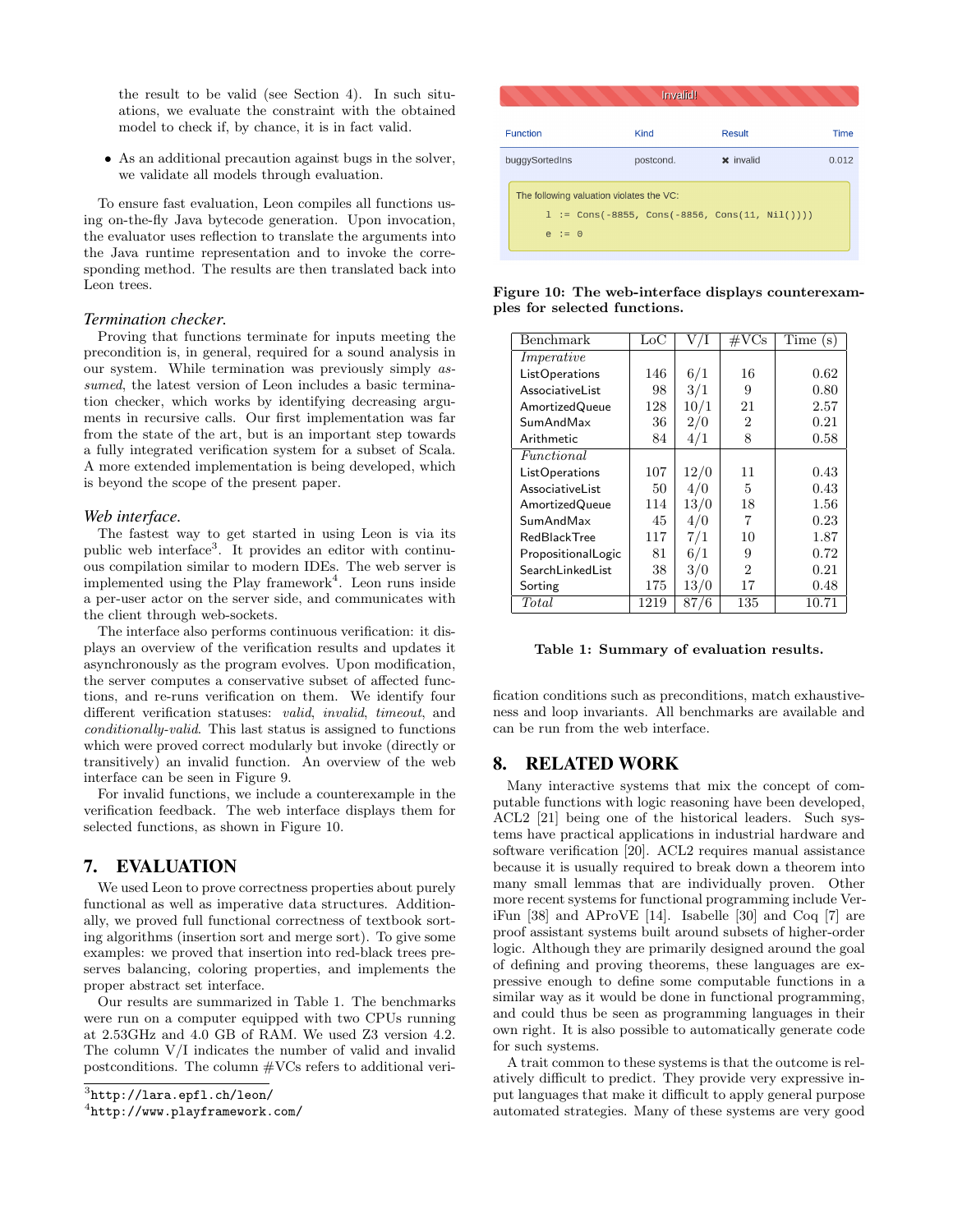| Leon           | <b>A</b> Save <b>D Undo C'</b> Redo % Link <b>E</b> Menu Q Console √ Params |                           |        |
|----------------|-----------------------------------------------------------------------------|---------------------------|--------|
| 1              | import leon.Annotations.                                                    |                           |        |
| $\overline{2}$ | import leon.Utils.                                                          | <b>1</b> Load a Program:  |        |
| 3              |                                                                             |                           |        |
|                | 4 - object InsertionSort {                                                  | -- Select a Program --    |        |
| 5              | sealed abstract class List                                                  |                           |        |
| 6              | case class Cons(head: Int, tail: List) extends List                         | <b>Q</b> Analysis Results |        |
| $\overline{7}$ | case class Nil() extends List                                               |                           |        |
| 8              |                                                                             | <b>Function</b>           | Verif. |
| 9              | sealed abstract class OptInt                                                | size                      | Ø      |
| 10             | case class Some(value: Int) extends OptInt                                  |                           |        |
| 11             | case class None() extends OptInt                                            | contents                  | Ø      |
| 12             |                                                                             | isSorted                  | Ø      |
| $13 -$         | def size(1 : List) : Int = $(1$ match {                                     |                           |        |
| 14             | case $Nil() \Rightarrow 0$                                                  | sortedIns                 | Ø      |
| 15             | case Cons( $(x, xs) \Rightarrow 1 + size(xs)$                               | buggySortedIns            | Ω      |
| 16             | }) ensuring( $\ge$ $\ge$ $\circ$ )                                          |                           |        |
| 17             |                                                                             | sort                      | Ø      |
| $18 -$         | def contents(1: List): Set[Int] = $1$ match {                               | mergelnto                 |        |
| 19             | case $Nil() \Rightarrow Set .empty$                                         |                           |        |
| 20             | case Cons(x, xs) => contents(xs) ++ Set(x)                                  |                           |        |
| 21             |                                                                             |                           |        |

Figure 9: Overview of the web interface. The right pane displays live verification results.

at automating the proof of some valid properties, though, mostly by a smart usage of induction, while our system is complete for finding counterexamples. We think that our approach is more suited for practical programmers, that may not be verification experts but that would be able to make sense out of counterexamples.

Several tools exist for the verification of contracts [40, 39, 37] in functional languages. These in particular provide support for higher order reasoning, which Leon currently lacks. Dafny [25]supports an imperative language as well as many object-oriented features. It is thus able to reason about class invariant and mutable fields, which Leon does not support so far. Dafny translates its input program to an intermediate language, Boogie [4], from which verifications conditions are then generated. The generation of verification conditions is done via the standard weakest precondition semantics [11, 29]. Our approach, on the other hand, translates the imperative code into functional code and does not make use of predicate transformers. Additional features of our translation, as well as support for disciplined non-determinism are presented in [8].

From early days, certain programming languages have been designed with verification in mind. Such programming languages usually have built-in features to express specifications that can be verified automatically by the compiler itself. These languages include Spec# [5], GYPSY [2] and Euclid [26]. Eiffel [27] popularized design by contract, where contracts are preconditions and postconditions of functions as language annotations. On the other hand, we have found that Scala's contract functions, defined in the library, work just as well as built-in language contracts and encourage experimenting with further specification constructs [31].

We expect that the idea of reducing programs to functional constraints for analysis and verification will continue to prove practical for more complex constructs. Such techniques have been used even for translation into simpler constraints, including finite-state programs [3], set constraints [1], and Horn clauses [17, 16]. Many of these constraints can be expressed as Leon programs; we plan to explore this connection in the future.

# 9. CONCLUSIONS

We presented Leon, a verification system for a subset of Scala. Leon reasons on both functional programs and certain imperative constructs. It translates imperative constructs into functional code. Our verification procedure then validates the functional constraints. The verification algorithm supports recursive programs on top of decidable theories and is a semi-decision procedure for satisfiability; it is complete for finding counterexamples to program correctness. Experiments show that Leon is fast for practical use, providing quick feedback whether the given programs and specifications are correct or incorrect. The completeness for counterexamples and the use of the same implementation and specification language makes Leon a practical tool that can be used by developers without special training.

We have introduced several techniques that improved the performance of Leon, including efficient unfolding of bodies of recursive calls by appropriate communication with the Z3 SMT solver. The main strength of Leon among different verification tools is the ability to predictably find counterexamples, as well the ability to prove correctness properties that do not require complex inductive reasoning. We believe that the current version of Leon, at the very least, has potential in modeling algorithms and systems using functional Scala as the modeling language, as well as a potential in teaching formal methods. Thanks to the use of modular per-function verification methods, Leon can, in principle, scale to arbitrarily large Scala programs written in the subset that it supports.